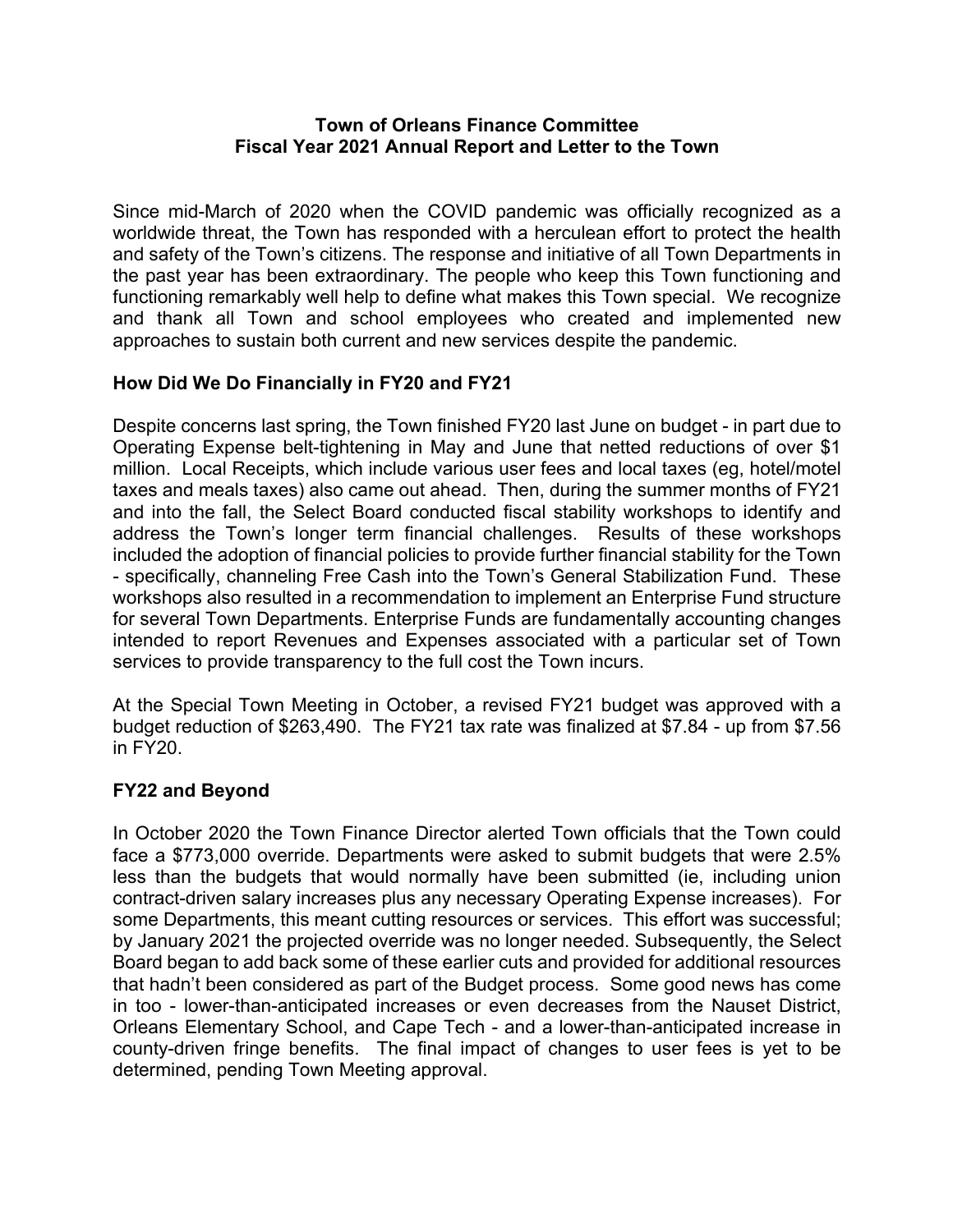The table below shows the property tax levy and tax rates from FY17 thru FY26 as of April 1, 2021.

|                                 | Actual      |             |             |             |             | Projected   |             |             |             |        |
|---------------------------------|-------------|-------------|-------------|-------------|-------------|-------------|-------------|-------------|-------------|--------|
|                                 | <b>FY17</b> | <b>FY18</b> | <b>FY19</b> | <b>FY20</b> | <b>FY21</b> | <b>FY22</b> | <b>FY23</b> | <b>FY24</b> | <b>FY25</b> | FY26   |
| Property Tax Levy<br>\$ Million | \$24.3      | \$26.3      | \$30.3      | \$32.6      | \$34.5      | \$33.9      | \$36.8      | \$39.3      | \$42.8      | \$44.6 |
| <b>Tax Rate</b>                 | \$6.33      | \$6.63      | \$7.40      | \$7.56      | \$7.84      | \$7.49      | \$7.96      | \$8.36      | \$8.93      | \$9.13 |

**Property Tax Levy and Tax Rates FY2017 - FY2026**

The graph below shows actual FY17 to FY21 and the projected FY22-FY26 property tax rate trend. The Property Tax Rate is currently forecast to drop from \$7.84 / \$1,000 in FY21 to \$7.49 / \$1,000 in FY22 and resume an upward trend in the subsequent years.



In FY22, Property Taxes provide 73.5% of Town Revenue; the remaining 26.5% comes primarily from various user fees. These taxes fund Town Operating Expenses, Schools, and Capital Improvements debt service. For each \$1 million of new net Operating Expenses and Debt Service, the annual property tax of a residence increases by nearly \$24 per \$100,000 of assessed value. The resulting property tax increase, for example, on a \$500,000 home would be approximately \$120 per year.

A tax study performed by Town Assessor Brad Hinote and Town Treasurer/Tax Collector Scott Walker last October noted that all other Cape towns have seen 20-40% increases in their average tax bills over the past 5 years as well. The increase in the Orleans property taxes in recent years can be directly attributed to the Town's decision to invest in infrastructure and wastewater improvement projects in the past several years. His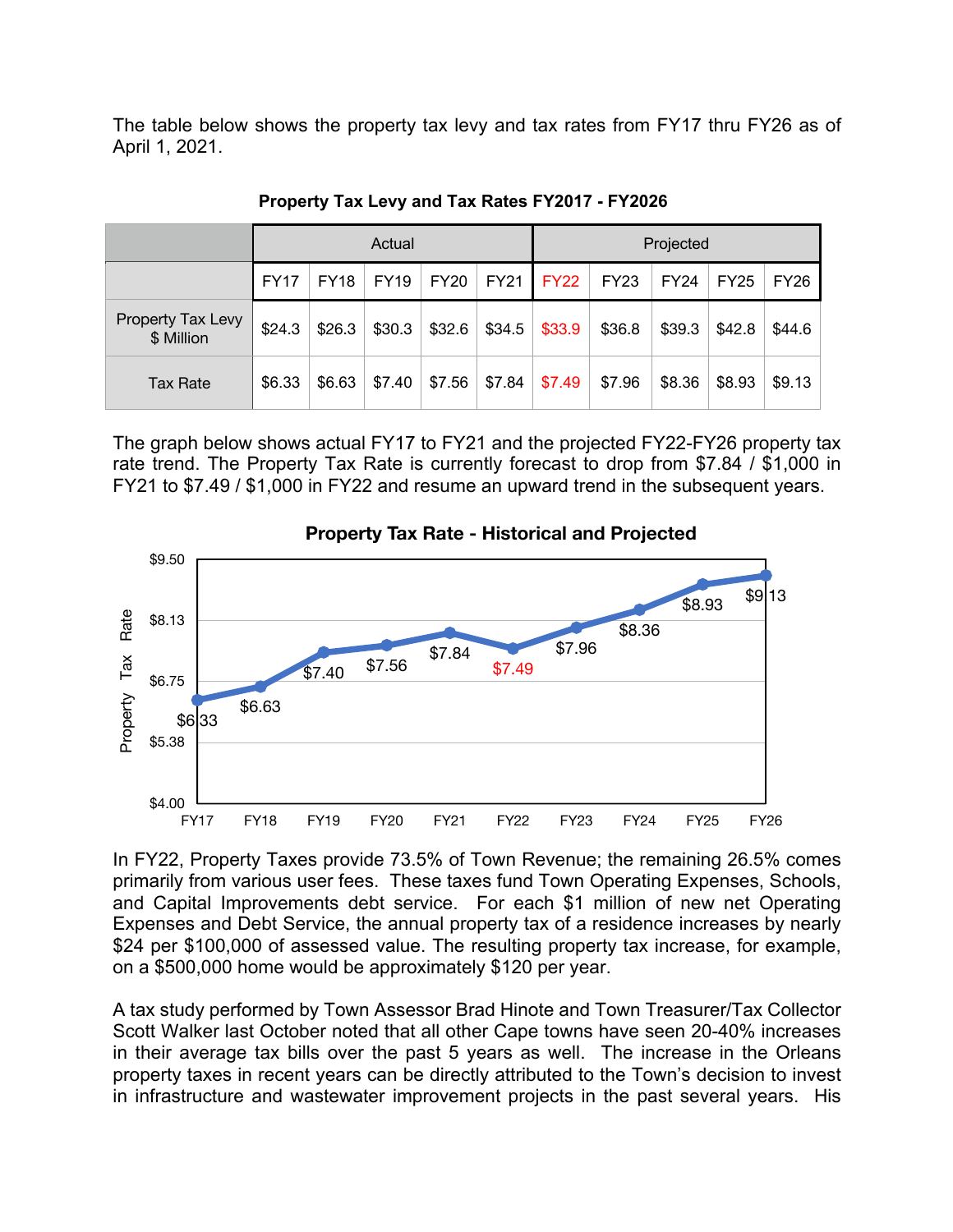analysis concluded that with regard to property taxes, Orleans tends to be consistently at the higher end of the assessed value rankings, at the lower end of the tax rate and household income rankings, and at or near the middle of the average tax bill rankings.

It is also important to note that in FY21 Town officials have been successful in securing just over \$1.2 million in grants to offset a portion of current and future expenses. An additional \$93,838 in CARES Act funding has also been received as reimbursement of 75% of the total eligible COVID-related Town expenses from July 1 through December 30, 2020.

# **This Year's Warrant**

This year's Warrant includes an Operating Budget of just under \$37.7 million, plus the budgets for 5 new Enterprise Funds. For this first year of using Enterprise Funds, two of the five – the Beaches and Moorings – are self-sufficient, with estimated revenues covering estimated expenses. For two more – the Rock Harbor Boat Basin and the Transfer Station – estimated revenues cover just over 60% of estimated expenses and thus an appropriation will be needed from the General Fund to cover the remaining 40% of their costs. For the fifth Enterprise Fund – Sewer Operations – the shortfall (with no Year One revenue) will be covered by the Wastewater Stabilization Fund, which in turn is funded by the Town's local option rooms excise tax.

The FY22 Warrant also includes a number of recurring articles such as funding for CPA Program Projects (\$1,455k), the OPEB Trust Fund (\$450k), the Affordable Housing Trust Fund (\$275k), the Town's stabilization funds for Buildings & Facilities (\$350k), Water Quality Drainage Improvements (\$192k), the Town Pavement Management Program (\$384K) and Vehicles & Equipment (\$450k down from \$570k). Additional Capital Projects – other than Water Department projects which are funded by water rates – total over \$4 million and include the purchase of the Governor Prence Properties (\$2.925 million) and funding for the Mill Pond Landing Restoration (\$350k) and the Meetinghouse Pond Sewer Design (\$658k). However, consideration for several major projects will be deferred to the fall Special Town Meeting. These deferred projects include the Fire Station Renovation/Addition Design (\$750k), the Pleasant Bay Dredging Project (\$750k), and the \$4 million Phase 2 Construction work on the Nauset Beach parking lot and beach access from the Hubler property. None of these additional projects are included in the projected \$7.49 tax rate for FY22.

Each year, the Finance Committee meets with Department Managers to review their budgets and operating plans for the upcoming Fiscal Year. The reports summarizing these meetings can be found on the Finance Committee web page.

# **Looking Ahead**

Last year we emphasized the need for updating the Town's Comprehensive Plan, with an immediate focus on Economic Vitalization which would help to identify long-term priorities and business development and job opportunities. Article 45 provides funding for a